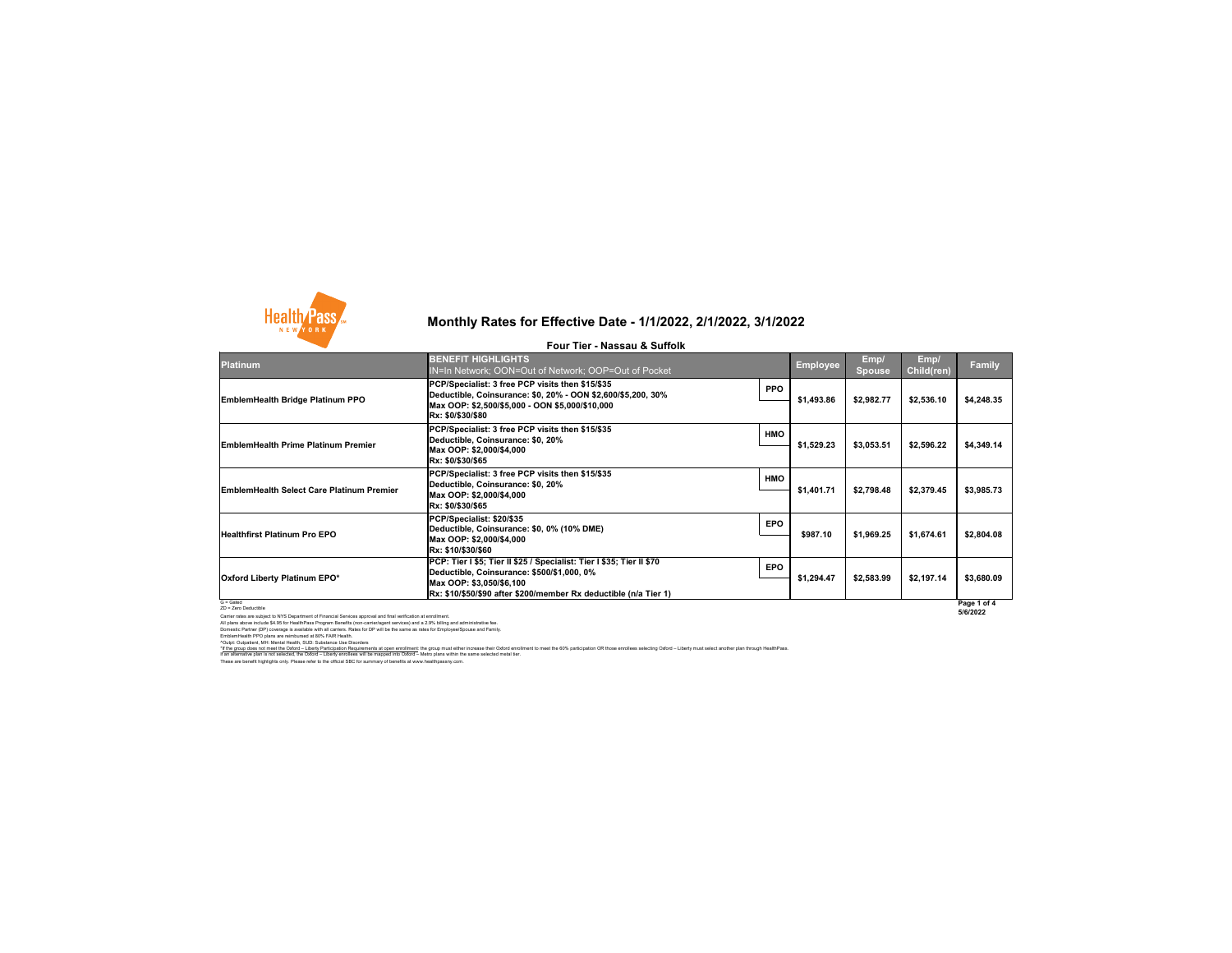G = Gated ZD = Zero Deductible

These are benefit highlights only. Please refer to the official SBC for summary of benefits at www.healthpassny.com. \*<u>If the group does not meet the Oxford – Liberty Participation Requirements at open enrollment</u>: the group must either increase their Oxford enrollment to meet the 60% participation OR those enrollees selecting Oxford – L If an alternative plan is not selected, the Oxford – Liberty enrollees will be mapped into Oxford – Metro plans within the same selected metal tier.

Carrier rates are subject to NYS Department of Financial Services approval and final verification at enrollment. All plans above include \$4.95 for HealthPass Program Benefits (non-carrier/agent services) and a 2.9% billing and administrative fee. Domestic Partner (DP) coverage is available with all carriers. Rates for DP will be the same as rates for Employee/Spouse and Family. EmblemHealth PPO plans are reimbursed at 80% FAIR Health. ^Outpt: Outpatient, MH: Mental Health, SUD: Substance Use Disorders



| <b>Gold</b>                                  | T YUL TIGI TINUSSUU U VUIIVIN<br><b>BENEFIT HIGHLIGHTS</b>                                                                                                                                                                                                   |            | Employee   | Emp/       | Emp/       | Family     |
|----------------------------------------------|--------------------------------------------------------------------------------------------------------------------------------------------------------------------------------------------------------------------------------------------------------------|------------|------------|------------|------------|------------|
|                                              | IN=In Network; OON=Out of Network; OOP=Out of Pocket                                                                                                                                                                                                         |            |            | Spouse     | Child(ren) |            |
| <b>EmblemHealth Bridge Gold PPO</b>          | PCP/Specialist: 3 free PCP visits then \$25/\$40<br> Deductible, Coinsurance: \$1,300/\$2,600, 30% - OON \$3,500/\$7,000, 40%<br>Max OOP: \$5,500/\$11,000 - OON \$7,500/\$15,000<br> Rx: \$0/\$35/\$100                                                     | <b>PPO</b> | \$1,208.88 | \$2,412.81 | \$2,051.63 | \$3,436.15 |
| <b>EmblemHealth Prime Gold Premier</b>       | PCP/Specialist: 3 free PCP visits then \$25/\$40<br>Deductible, Coinsurance: \$450/\$900, 30%<br>Max OOP: \$6,000/\$12,000<br> Rx: \$0/\$40/\$80                                                                                                             | <b>HMO</b> | \$1,238.26 | \$2,471.57 | \$2,101.58 | \$3,519.88 |
| <b>EmblemHealth Prime Gold Value</b>         | PCP/Specialist: 3 free PCP visits then \$25/\$40<br>Deductible, Coinsurance: \$2,500/\$5,000, 30%<br>Max OOP: \$7,000/\$14,000<br><b>Rx: \$0/\$40 after Deductible/\$80 after Deductible</b>                                                                 | <b>HMO</b> | \$1,139.56 | \$2,274.16 | \$1,933.78 | \$3,238.58 |
| <b>EmblemHealth Bridge Gold Virtual</b>      | PCP/Specialist: Virtual \$0/n/a, Office \$40/60<br> Deductible, Coinsurance: Virtual \$0/n/a, Office \$500/\$1,000,30%<br>Max OOP: Virtual & Office \$7,800/\$15,600<br> Rx: Virtual \$0/\$40/\$80, Office \$0/\$40 after Deductible/\$80 after Deductible   | <b>EPO</b> | \$1,149.96 | \$2,294.97 | \$1,951.47 | \$3,268.23 |
| <b>EmblemHealth Select Care Gold Premier</b> | <b>PCP/Specialist: 3 free PCP visits then \$25/\$40</b><br>Deductible, Coinsurance: \$450/\$900, 30%<br>Max OOP: \$6,000/\$12,000<br> Rx: \$0/\$40/\$80                                                                                                      | <b>HMO</b> | \$1,142.03 | \$2,279.10 | \$1,937.98 | \$3,245.62 |
| <b>EmblemHealth Select Care Gold Value</b>   | <b>PCP/Specialist: 3 free PCP visits then \$25/\$40</b><br>Deductible, Coinsurance: \$2,500/\$5,000, 30%<br>Max OOP: \$7,000/\$14,000<br> Rx: \$0/\$40 after Deductible/\$80 after Deductible                                                                | <b>HMO</b> | \$1,079.15 | \$2,153.36 | \$1,831.10 | \$3,066.43 |
| <b>EmblemHealth Millennium Gold Virtual</b>  | PCP/Specialist: Virtual \$0/n/a, Office \$40/60<br> Deductible, Coinsurance: Virtual \$0/n/a, Office \$1,700/\$3,400,30%<br> Max OOP: Virtual & Office \$8,200/\$16,400<br>Rx: Virtual \$0/\$40/\$80, Office \$0/\$40 after Deductible/\$80 after Deductible | <b>EPO</b> | \$1,000.27 | \$1,995.59 | \$1,697.00 | \$2,841.61 |
| <b>Healthfirst Gold Pro EPO</b>              | PCP/Specialist: \$25/\$40<br> Deductible, Coinsurance: \$0, 0% (15% DME) <br>Max OOP: \$5,275/\$10,550<br> Rx: \$10/\$50/\$85                                                                                                                                | <b>EPO</b> | \$840.69   | \$1,676.44 | \$1,425.71 | \$2,386.82 |
| <b>Healthfirst Gold 25/50/0 Pro EPO</b>      | PCP/Specialist: \$25/\$50 <br> Deductible, Coinsurance: \$0, 0% (15% DME)  <br>Max OOP: \$7,000/\$14,000<br>Rx: \$10/\$50/\$85                                                                                                                               | <b>EPO</b> | \$807.27   | \$1,609.59 | \$1,368.90 | \$2,291.56 |
| <b>Healthfirst Gold 1350 Pro EPO</b>         | PCP/Specialist: \$25/\$70<br>Deductible, Coinsurance: \$1,350/\$2,700, 20%<br>Max OOP: \$8,150/\$16,300<br> Rx: \$20/\$60/\$110                                                                                                                              | <b>EPO</b> | \$788.72   | \$1,572.49 | \$1,337.36 | \$2,238.69 |
| Oxford Metro Gold EPO 25/40 G                | PCP/Specialist: \$25/\$40<br>Deductible, Coinsurance: \$1,250/\$2,500, 20%<br>Max OOP: \$6,000/\$12,000<br> Rx: \$10/\$65/\$95 after \$150/member Rx deductible (n/a Tier 1)                                                                                 | <b>EPO</b> | \$958.40   | \$1,911.85 | \$1,625.82 | \$2,722.28 |
| Oxford Metro Gold EPO 25/40                  | PCP/Specialist: \$25/\$40<br>Deductible, Coinsurance: \$1,250/\$2,500, 20%<br>Max OOP: \$6,000/\$12,000<br> Rx: \$10/\$65/\$95 after \$150/member Rx deductible (n/a Tier 1)                                                                                 | <b>EPO</b> | \$992.73   | \$1,980.51 | \$1,684.18 | \$2,820.12 |
| Oxford Liberty Gold EPO 30/60*               | <b>PCP/Specialist: \$30/\$60</b><br>Deductible, Coinsurance: \$2,000/\$4,000, 30%<br>Max OOP: \$8,400/\$16,800<br> Rx: \$10/\$50/\$90 after \$200/member Rx deductible (n/a Tier 1)_                                                                         | <b>EPO</b> | \$1,054.83 | \$2,104.71 | \$1,789.74 | \$2,997.11 |
| Oxford Liberty Gold EPO 30/60 G*             | PCP/Specialist: \$30/\$60<br>Deductible, Coinsurance: \$1,250/\$2,500, 0%<br>Max OOP: \$6,400/\$12,800<br> Rx: \$10/\$50/\$90 after \$200/member Rx deductible (n/a Tier 1)                                                                                  | <b>EPO</b> | \$1,094.71 | \$2,184.47 | \$1,857.55 | \$3,110.77 |
| Oxford Liberty Gold EPO 25/50 ZD*            | PCP/Specialist: \$25/\$50<br>Deductible, Coinsurance: \$0, 0%<br> Max OOP: \$6,000/\$12,000<br> Rx: \$10/\$50/\$90 after \$200/member Rx deductible (n/a Tier 1)                                                                                             | <b>EPO</b> | \$1,195.81 | \$2,386.67 | \$2,029.41 | \$3,398.91 |
| Oxford Liberty Gold HSA 1500 Motion*         | <b>PCP/Specialist: Deductible then 10% coins</b><br>Deductible, Coinsurance: \$1,500/\$3,000, 10%<br> Max OOP: \$5,500/\$11,000<br><b>Rx: Deductible then \$10/\$50/\$90</b>                                                                                 | <b>EPO</b> | \$1,067.80 | \$2,130.66 | \$1,811.80 | \$3,034.09 |

## **Monthly Rates for Effective Date - 1/1/2022, 2/1/2022, 3/1/2022**

### **Four Tier - Nassau & Suffolk**

**Page 2 of 4 5/6/2022**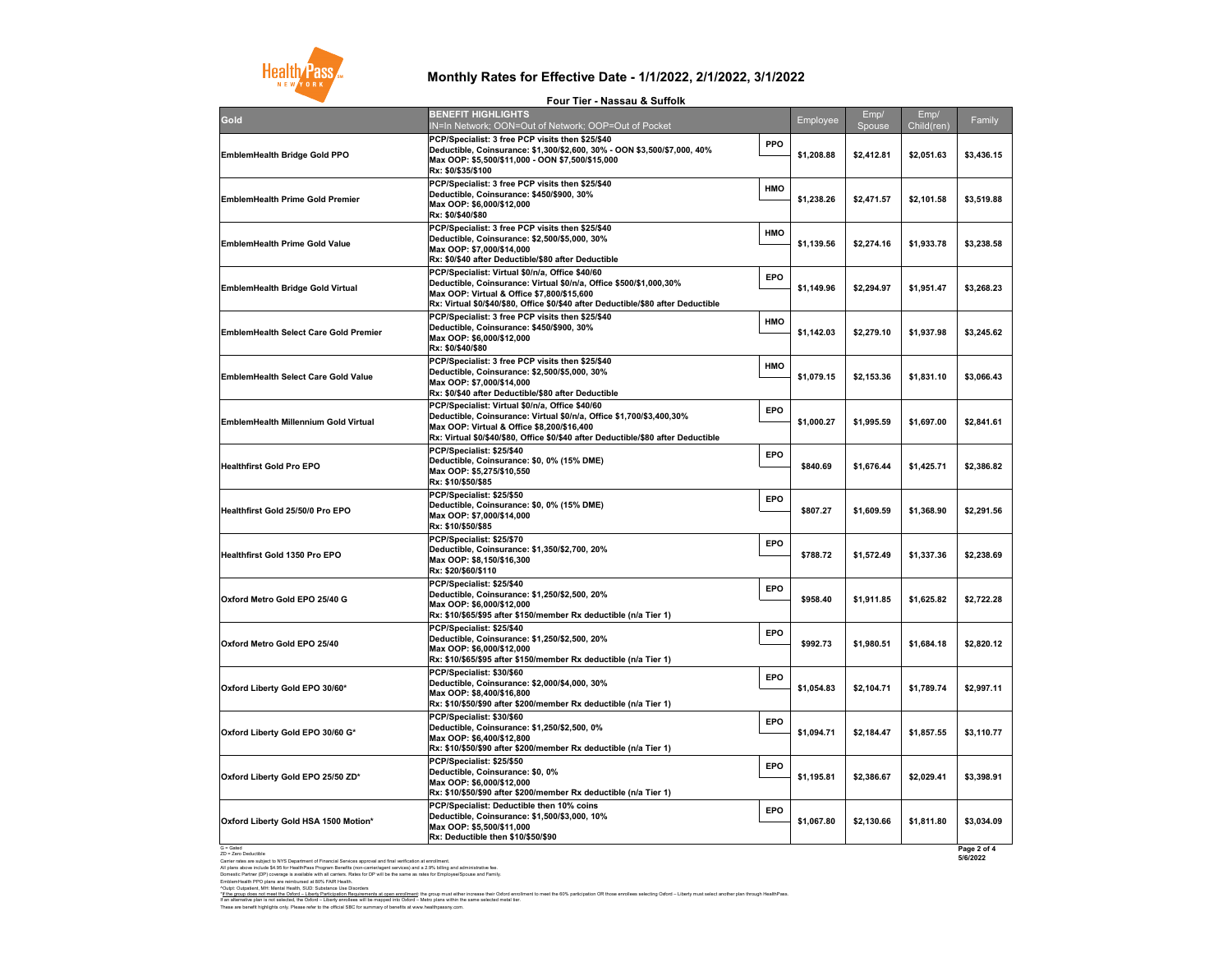G = Gated ZD = Zero Deductible

Carrier rates are subject to NYS Department of Financial Services approval and final verification at enrollment. All plans above include \$4.95 for HealthPass Program Benefits (non-carrier/agent services) and a 2.9% billing and administrative fee. Domestic Partner (DP) coverage is available with all carriers. Rates for DP will be the same as rates for Employee/Spouse and Family. EmblemHealth PPO plans are reimbursed at 80% FAIR Health.

^Outpt: Outpatient, MH: Mental Health, SUD: Substance Use Disorders

## **Monthly Rates for Effective Date - 1/1/2022, 2/1/2022, 3/1/2022**

**Four Tier - Nassau & Suffolk**



| <b>Silver</b>                                  | <b>BENEFIT HIGHLIGHTS</b><br>IN=In Network; OON=Out of Network; OOP=Out of Pocket                                                                                                                 |            | <b>Employee</b> | Emp/<br><b>Spouse</b> | Emp/<br><b>Child(ren)</b> | <b>Family</b> |
|------------------------------------------------|---------------------------------------------------------------------------------------------------------------------------------------------------------------------------------------------------|------------|-----------------|-----------------------|---------------------------|---------------|
| <b>EmblemHealth Prime Silver Premier</b>       | <b>PCP/Specialist: 3 free PCP visits then \$35/\$65</b><br>Deductible, Coinsurance: \$3,800/\$7,600, 40%<br>Max OOP: \$8,000/\$16,000<br> Rx: \$0/\$40/\$80                                       | <b>HMO</b> | \$1,060.95      | \$2,116.95            | \$1,800.15                | \$3,014.55    |
| <b>EmblemHealth Select Care Silver Premier</b> | <b>PCP/Specialist: 3 free PCP visits then \$35/\$65</b><br>Deductible, Coinsurance: \$3,800/\$7,600, 40%<br>Max OOP: \$8,000/\$16,000<br> Rx: \$0/\$40/\$80                                       | <b>HMO</b> | \$978.37        | \$1,951.80            | \$1,659.77                | \$2,779.21    |
| <b>EmblemHealth Select Care Silver Value</b>   | <b>PCP/Specialist: 3 free PCP visits then \$10/\$55</b><br>Deductible, Coinsurance: \$7,000/\$14,000, 0%<br>Max OOP: \$7,000/\$14,000<br><b>Rx: \$0/\$0 after Deductible/\$0 after Deductible</b> | <b>HMO</b> | \$946.23        | \$1,887.51            | \$1,605.13                | \$2,687.59    |
| <b>EmblemHealth Millennium Silver Value G</b>  | <b>PCP/Specialist: 3 free PCP visits then \$10/\$55</b><br>Deductible, Coinsurance: \$7,000/\$14,000, 0%<br>Max OOP: \$7,000/\$14,000<br><b>Rx: \$0/\$0 after Deductible/\$0 after Deductible</b> | <b>HMO</b> | \$892.02        | \$1,779.09            | \$1,512.97                | \$2,533.10    |
| <b>EmblemHealth Prime Silver HSA</b>           | PCP/Specialist: Deductible then \$30/\$50 copay<br>Deductible, Coinsurance: \$3,000/\$6,000, 40%<br>Max OOP: \$6,800/\$13,600 M<br><b>Rx: Deductible then \$15/\$45/\$80</b>                      | <b>HMO</b> | \$1,002.36      | \$1,999.77            | \$1,700.55                | \$2,847.57    |
| <b>Healthfirst Silver Pro EPO</b>              | <b>PCP/Specialist: \$35/\$70</b><br>Deductible, Coinsurance: \$4,300/\$8,600, 40%<br>Max OOP: \$8,150/\$16,300<br><b>Rx: \$20/\$60/\$110</b>                                                      | <b>EPO</b> | \$723.08        | \$1,441.21            | \$1,225.77                | \$2,051.62    |
| Healthfirst Silver 40/75/4700 Pro EPO          | PCP/Specialist: \$40/\$75<br>Deductible, Coinsurance: \$4,700/\$9,400, 45%<br>Max OOP: \$7,900/\$15,800 M<br><b>Rx: \$20/\$60/\$110</b>                                                           | <b>EPO</b> | \$703.68        | \$1,402.41            | \$1,192.80                | \$1,996.33    |
| Oxford Metro Silver EPO 30/80 G                | PCP/Specialist: \$30/\$80<br>Deductible, Coinsurance: \$3,500/\$7,000, 30%<br>Max OOP: \$8,700/\$17,400 <br> Rx: \$10/\$65/\$95 after \$150/member Rx deductible (n/a Tier 1)                     | <b>EPO</b> | \$797.43        | \$1,589.92            | \$1,352.18                | \$2,263.53    |
| Oxford Metro Silver EPO 50/100 ZD              | PCP/Specialist: \$50/\$100<br>Deductible, Coinsurance: \$0, 0%<br>Max OOP: \$8,700/\$17,400 <br>$Rx: $10/$65/$95 after $150/member Rx deductible (n/a Tier 1)$                                    | <b>EPO</b> | \$926.84        | \$1,848.73            | \$1,572.17                | \$2,632.34    |
| Oxford Liberty Silver EPO 25/50 G*             | PCP/Specialist: \$25/\$50<br>Deductible, Coinsurance: \$4,500/\$9,000, 50%<br>Max OOP: \$8,700/\$17,400<br> Rx: \$10/\$50/\$90 after \$200/member Rx deductible (n/a Tier 1)                      | <b>EPO</b> | \$903.05        | \$1,801.15            | \$1,531.72                | \$2,564.54    |
| Oxford Liberty Silver EPO 40/70*               | <b>PCP/Specialist: \$40/\$70</b><br>Deductible, Coinsurance: \$3,000/\$6,000, 35%<br>Max OOP: \$8,700/\$17,400<br> Rx: \$10/\$50/\$90 after \$200/member Rx deductible (n/a Tier 1)               | <b>EPO</b> | \$939.78        | \$1,874.60            | \$1,594.16                | \$2,669.21    |
| Oxford Liberty Silver EPO 50/100 ZD*           | PCP/Specialist: \$50/\$100<br>Deductible, Coinsurance: \$0, 0%<br>Max OOP: \$8,700/\$17,400 M<br> Rx: \$10/\$65/\$95 after \$150/member Rx deductible (n/a Tier 1)                                | <b>EPO</b> | \$1,047.62      | \$2,090.28            | \$1,777.48                | \$2,976.55    |
| Oxford Liberty Silver HSA 4000 Motion*         | <b>PCP/Specialist: Deductible then 20% coins</b><br> Deductible, Coinsurance: \$4,000/\$8,000, 20%<br>Max OOP: \$7,050/\$14,100 M<br><b>Rx: Deductible then \$10/\$50/\$90</b>                    | <b>EPO</b> | \$883.16        | \$1,761.37            | \$1,497.91                | \$2,507.85    |
| $G =$ Gated                                    |                                                                                                                                                                                                   |            |                 |                       |                           | Page 3 of 4   |

These are benefit highlights only. Please refer to the official SBC for summary of benefits at www.healthpassny.com. \*<u>If the group does not meet the Oxford – Liberty Participation Requirements at open enrollment</u>: the group must either increase their Oxford enrollment to meet the 60% participation OR those enrollees selecting Oxford – L If an alternative plan is not selected, the Oxford – Liberty enrollees will be mapped into Oxford – Metro plans within the same selected metal tier.

**5/6/2022**